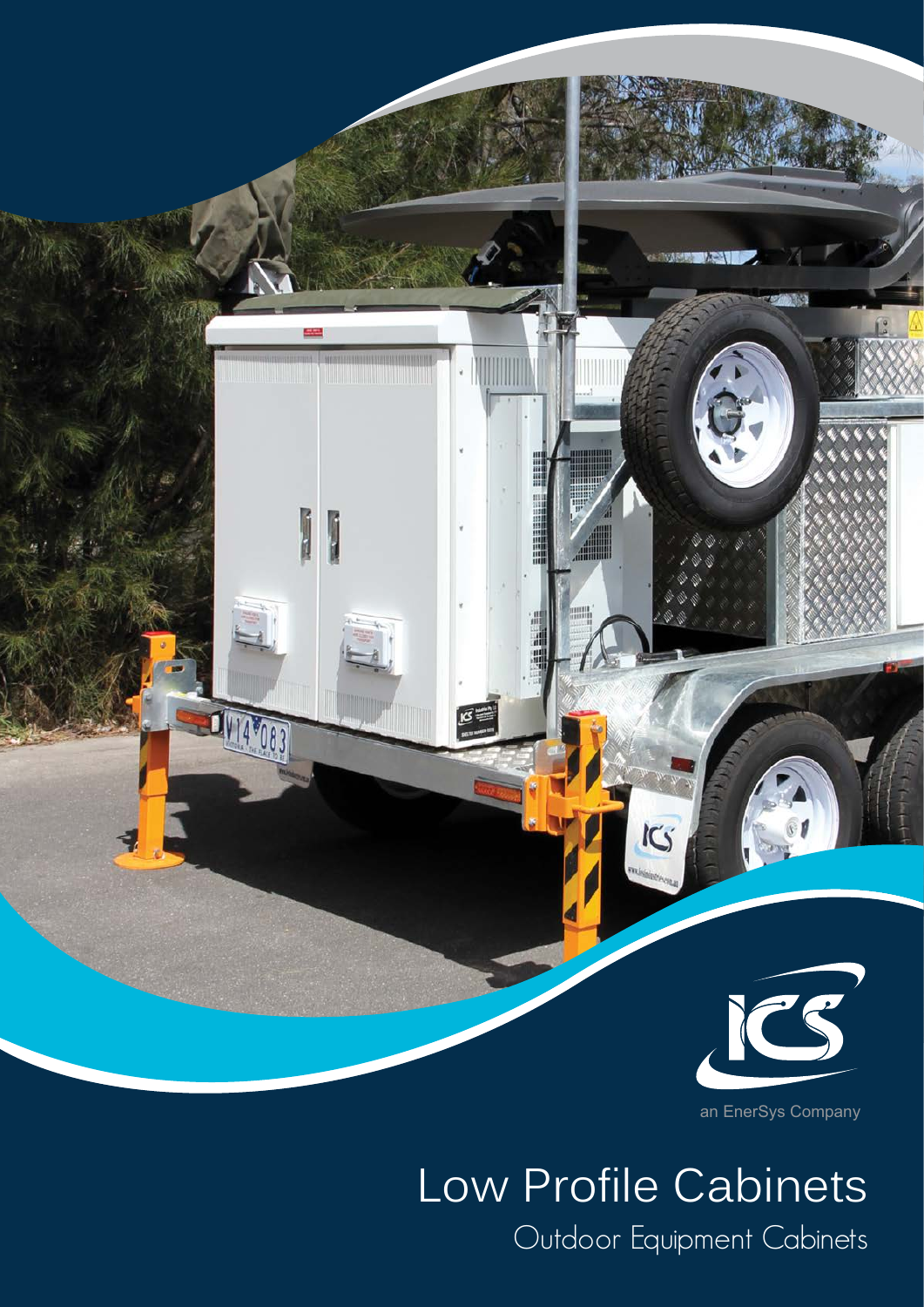## Low Profile Cabinets

Our Low Profile Cabinets can be assembled as 1, 2 or 3 bay configurations. Manufactured with adjustable 19" rack rails and designed to maintain a secure and stable environment, all contribute to the cabinet's suitability outdoors.

At 900mm in height the cabinets are suitable for internal and external situations where a low profile is required and adaptable for mobile applications.

Once constructed, the bays can be mounted to any base frame, trailer, or assembled onto an optional plinth to provide a solid footing for the cabinet and adding extra strength for ground mount conditions.

### **Key Features**

- $\sqrt{\ }$  Twin skin solar shielding
- 9 Padlock or key lockable swing handle
- 9 3-point locking mechanism for maximum security
- $\blacktriangleright$  Internal rack channels manufactured from pre-galvanised steel sheet
- $\checkmark$  Concealed stainless steel hinges with door stays
- Replaceable air filters
- Fresh air fan cooling (open-loop) – Forced air ventilation consists of a centrifugal fan in the roof cavity that draws air into the cabinet through a filter panel in each door
- Scupper Vents on the air inlets are closed during transport to prevent dust ingress



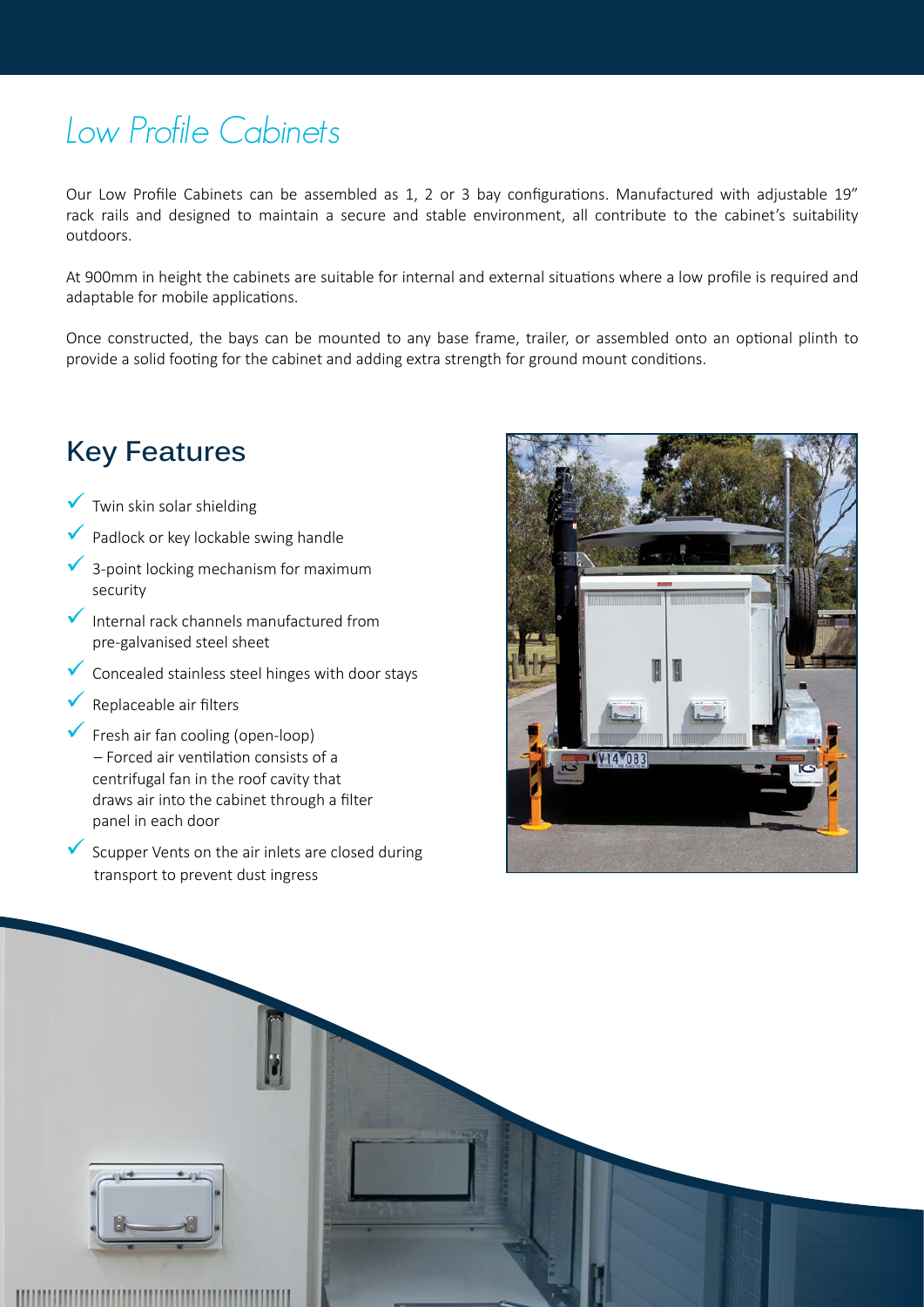#### **Typical Low Profile Cabinet** Concealed Hinges Centrifugal Fan Locking System 3-point locking Inside roof canopy Stainless Steel hinges with swing handle Vented Solar Skin Twin skin solar shields with venting **A' end** Air Filters Replaceable air filters for fan cooling Scupper Vents Door Stays Rack Rails Air inlet vents on Limits door 19" rack rails each door opening to 115<sup>0</sup>

## **Common Variations**

- Heat Exchanger (Closed-Loop)
	- Available as 240V AC or 48V DC and are most suitable for cooler ambient temperatures when closed-loop cooling is required to maintain cleaner internal environment
- Air Conditioner (Closed-Loop) – Available as 240V AC or 48V DC and are most suitable for ambient temperatures ranging from  $-15^{\circ}$  to +55 $^{\circ}$ C. Unit contains control system that maintains internal temperature within a pre-determined range
- 1, 2 or 3 bay plinth
- Trailer mount kit
- Lightweight portable telescopic mast for trailer option
- Inside walls and doors of cabinet can be lined with 15mm Thermobreak<sup>tm</sup> insulation
- Battery shelves

Custom design and construction available, please contact ICS Industries for more information.